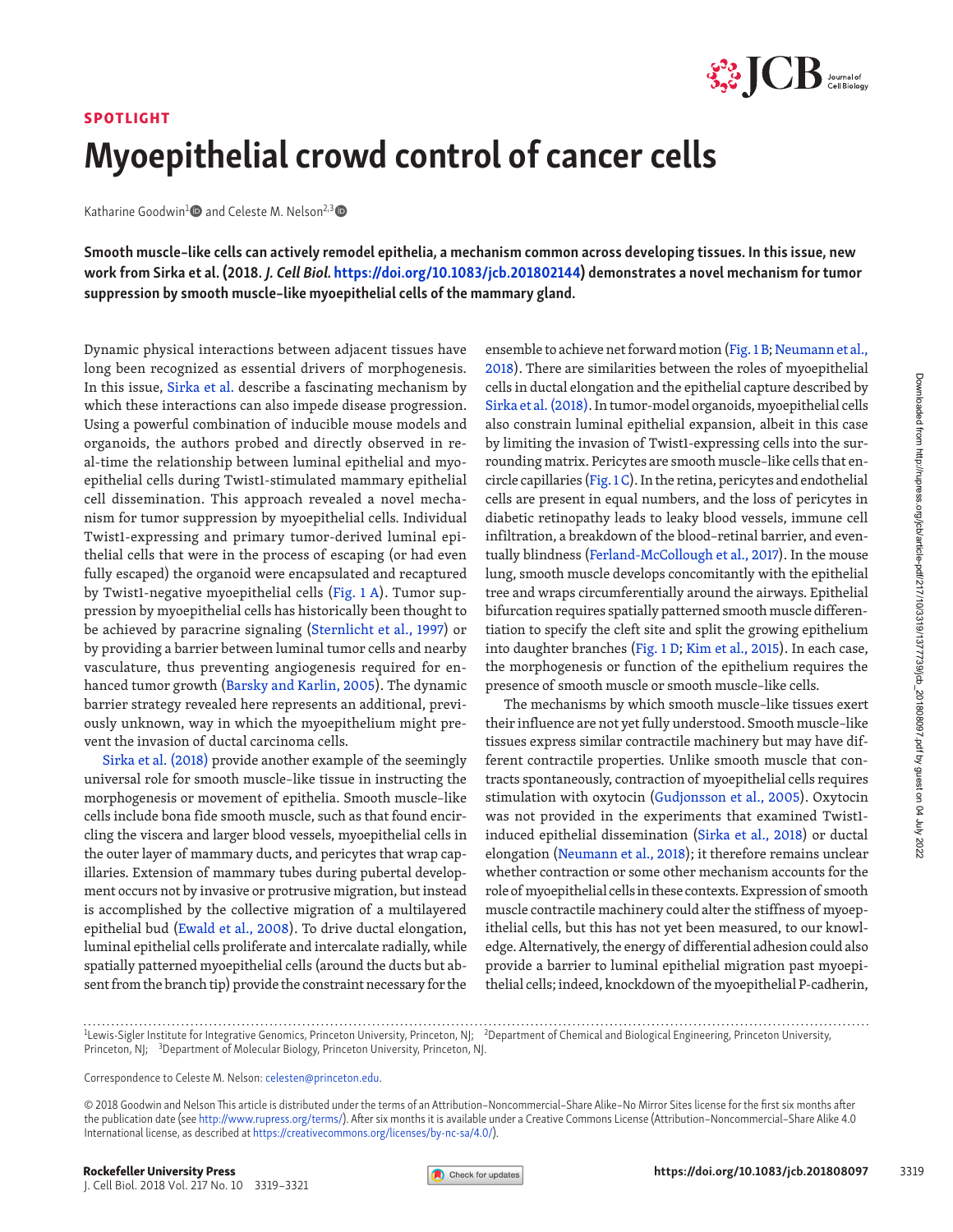



<span id="page-1-0"></span>Figure 1. Smooth muscle–like tissues encircle and instruct their partner epithelia. (A) Myoepithelial cells restrain and recapture disseminating, Twist1-expressing luminal epithelial cells in organoid models of breast tumors ([Sirka et al., 2018\)](#page-2-1). (B) Radial intercalation of luminal epithelial cells combined with myoepithelial cell-mediated constraint promotes ductal elongation during mammary branching morphogenesis [\(Neumann et](#page-2-2)  [al., 2018](#page-2-2)). (C) Pericytes wrapped around capillaries support the structural stability and barrier function of the vascular endothelium ([Ferland-McCollough et al., 2017](#page-1-3)). (D) Smooth muscle specifies cleft sites and splits growing epithelial buds during airway bifurcation in murine lung development [\(Kim et al., 2015\)](#page-1-4).

and thus removal of any energetic barrier driven by differential adhesion, led to an increase in the escape of Twist1-expressing luminal epithelial cells ([Sirka et al., 2018](#page-2-1)).

The most common marker of smooth muscle–like cells is smooth muscle actin (Acta2 or αSMA), but its role in smooth muscle and myoepithelial specification, differentiation, and activity is surprisingly complicated. Acta2-null mice form normal mammary glands that only exhibit defects in contraction during lactation ([Haaksma et al., 2011\)](#page-1-6); similarly, these mice develop normal cardiovascular systems that exhibit defects only in adult vascular homeostasis and in response to high blood flow [\(Schildmeyer et](#page-2-3) [al., 2000](#page-2-3)). Other actin isoforms could compensate for the loss of Acta2 during development of these systems; indeed, skeletal muscle actin is found ectopically in the aortas of Acta2-null mice [\(Schildmeyer et al., 2000](#page-2-3)), and myoepithelial cells in the mammary glands of Acta2-null mice still assemble dense stress fibers, likely composed of β- and  $γ$ -actin isoforms ([Haaksma et al., 2011](#page-1-6)). In all cases, morphogenesis appears to be intact, suggesting that Acta2 is dispensable for the development of smooth muscle–like tissues and the organs they support. [Sirka et al. \(2018\)](#page-2-1) find that knockdown of Acta2 impedes the ability of myoepithelial cells to restrain Twist1-expressing luminal epithelial cells. However, it is not clear what knockdown of Acta2 physically accomplishes in these organoids, especially given the surprising results outlined above. Dynamic barrier activity of myoepithelial cells in organoids ex vivo clearly requires Acta2, but the physical and molecular mechanisms by which Acta2 participates in myoepithelial activities remain to be elucidated.

The work highlighted here is an example of how discoveries about morphogenesis and the tools used to uncover them [\(Ewald et al., 2008](#page-1-2); [Neumann et al., 2018](#page-2-2)) can be applied to the understanding of disease [\(Sirka et al., 2018](#page-2-1)). Lessons from disease models can also be applied to further our understanding of morphogenesis. For example, during new branch initiation off existing mammary ducts, the luminal epithelium must somehow overcome the myoepithelial barrier. This could occur by

breaking through the dynamic barrier, and may involve tuning of the actin cytoskeleton and intercellular adhesion, important regulators of myoepithelial barrier function as demonstrated by [Sirka et al. \(2018\)](#page-2-1). The restraining role of the myoepithelium will undoubtedly inspire new studies focused on how myoepithelial cells (and other smooth muscle–like tissues) might participate in normal development, tumor progression, and invasion. Future work is required to uncover the molecular and physical mechanisms that regulate the dynamic barrier and how it is related to other known mechanisms of tumor suppression by myoepithelial cells.

## Acknowledgments

The authors declare no competing financial interests.

## References

- <span id="page-1-1"></span>Barsky, S.H., and N.J. Karlin. 2005. Myoepithelial cells: autocrine and paracrine suppressors of breast cancer progression. *J. Mammary Gland Biol. Neoplasia.* 10:249–260. <https://doi.org/10.1007/s10911-005-9585-5>
- <span id="page-1-2"></span>Ewald, A.J., A. Brenot, M. Duong, B.S. Chan, and Z. Werb. 2008. Collective epithelial migration and cell rearrangements drive mammary branching morphogenesis. *Dev. Cell.* 14:570–581. [https://doi.org/10.1016/j.devcel](https://doi.org/10.1016/j.devcel.2008.03.003) [.2008.03.003](https://doi.org/10.1016/j.devcel.2008.03.003)
- <span id="page-1-3"></span>Ferland-McCollough, D., S. Slater, J. Richard, C. Reni, and G. Mangialardi. 2017. Pericytes, an overlooked player in vascular pathobiology. *Pharmacol. Ther.* 171:30–42.<https://doi.org/10.1016/j.pharmthera.2016.11.008>
- <span id="page-1-5"></span>Gudjonsson, T., M.C. Adriance, M.D. Sternlicht, O.W. Petersen, and M.J. Bissell. 2005. Myoepithelial cells: their origin and function in breast morphogenesis and neoplasia. *J. Mammary Gland Biol. Neoplasia.* 10:261–272. <https://doi.org/10.1007/s10911-005-9586-4>
- <span id="page-1-6"></span>Haaksma, C.J., R.J. Schwartz, and J.J. Tomasek. 2011. Myoepithelial cell contraction and milk ejection are impaired in mammary glands of mice lacking smooth muscle alpha-actin. *Biol. Reprod.* 85:13–21. [https://doi](https://doi.org/10.1095/biolreprod.110.090639) [.org/10.1095/biolreprod.110.090639](https://doi.org/10.1095/biolreprod.110.090639)
- <span id="page-1-4"></span>Kim, H.Y., M.F. Pang, V.D. Varner, L. Kojima, E. Miller, D.C. Radisky, and C.M. Nelson. 2015. Localized Smooth Muscle Differentiation Is Essential for Epithelial Bifurcation during Branching Morphogenesis of the Mammalian Lung. *Dev. Cell.* 34:719–726. [https://doi.org/10.1016/j.devcel.2015](https://doi.org/10.1016/j.devcel.2015.08.012) [.08.012](https://doi.org/10.1016/j.devcel.2015.08.012)

Myoepithelial crowd control of cancer cells